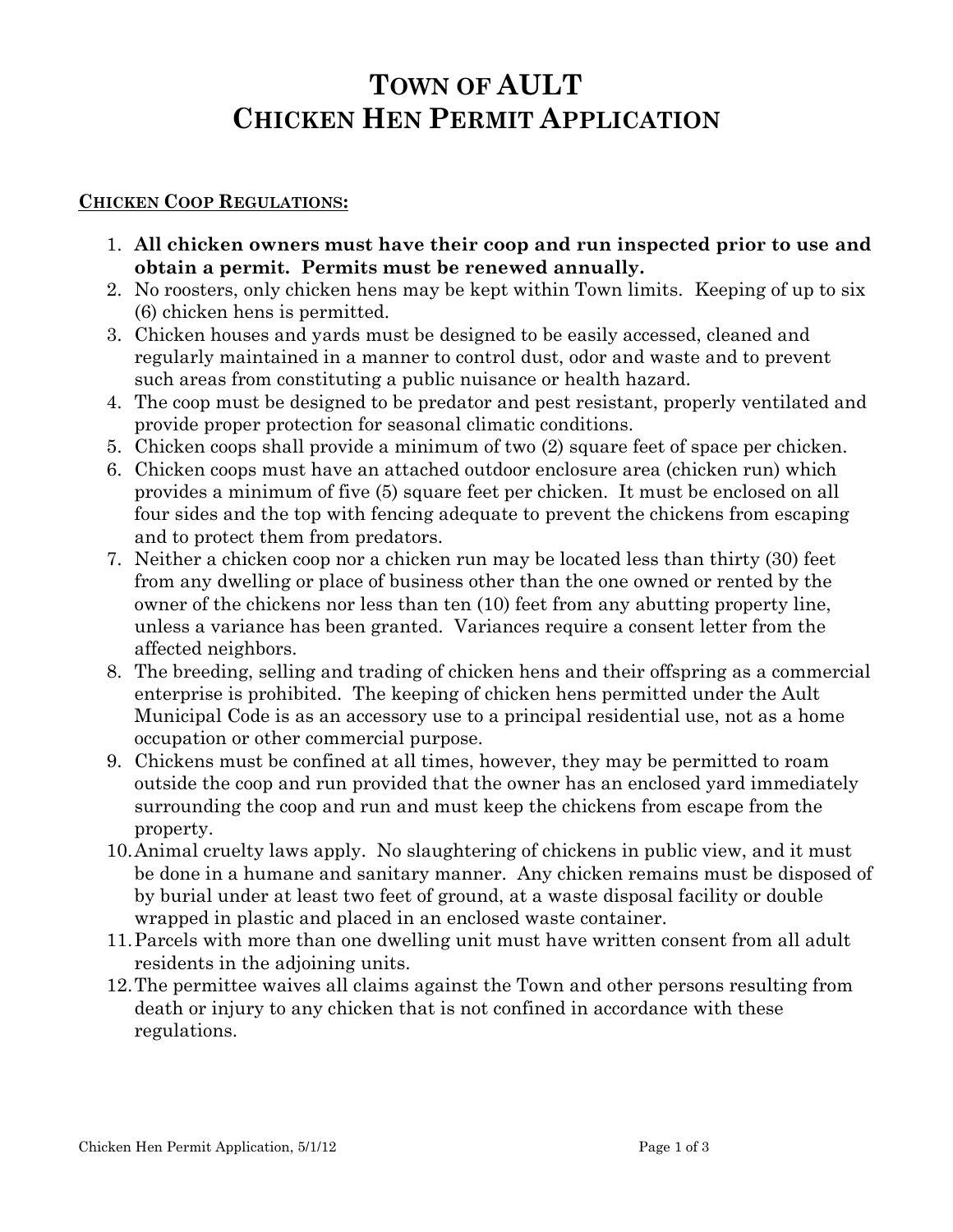# **TOWN OF AULT CHICKEN HEN PERMIT APPLICATION**

| Date of Application: |  |
|----------------------|--|
|                      |  |

| <b>Applicant Name:</b> |  |  |  |
|------------------------|--|--|--|
|                        |  |  |  |

Mailing Address: \_\_\_\_\_\_\_\_\_\_\_\_\_\_\_\_\_\_\_\_\_\_\_\_\_\_\_\_\_\_\_\_\_\_\_\_\_\_\_\_\_\_\_\_\_\_\_\_\_\_\_\_\_\_\_\_\_\_\_\_\_\_\_\_\_\_\_\_\_\_\_\_\_\_\_\_

Physical Address: \_\_\_\_\_\_\_\_\_\_\_\_\_\_\_\_\_\_\_\_\_\_\_\_\_\_\_\_\_\_\_\_\_\_\_\_\_\_\_\_\_\_\_\_\_\_\_\_\_\_\_\_\_\_\_\_\_\_\_\_\_\_\_\_\_\_\_\_\_\_\_\_\_\_\_

Phone(s): \_\_\_\_\_\_\_\_\_\_\_\_\_\_\_\_\_\_\_\_\_\_\_\_\_\_\_\_\_\_\_\_\_\_\_\_\_\_\_\_\_\_\_\_\_\_\_\_\_\_\_\_\_\_\_\_\_\_\_\_\_\_\_\_\_\_\_\_\_\_\_\_\_\_\_\_\_\_\_\_\_\_

Email Address: \_\_\_\_\_\_\_\_\_\_\_\_\_\_\_\_\_\_\_\_\_\_\_\_\_\_\_\_\_\_\_\_\_\_\_\_\_\_\_\_\_\_\_\_\_\_\_\_\_\_\_\_\_\_\_\_\_\_\_\_\_\_\_\_\_\_\_\_\_\_\_\_\_\_\_\_\_\_

# **NEW APPLICATION**  $\Box$  **YOU MUST COMPLETE ENTIRE APPLICATION**

### **RENEWAL PLEASE FILL OUT ANY SECTION THAT HAS CHANGED FROM LAST YEAR.**

#### **REQUIRED ATTACHMENTS:**

- 1. Written waste management plan for disposal of manure and other waste.
- 2. Any additional information that the applicant feels may support the request.
- 3. A **permit fee of \$10.00**, payable to the "Town of Ault" to cover processing and inspection costs.

## **REQUIRED CHICKEN COOP SPECIFICATIONS:**

| Coop and Run Distance from Nearest Structure: ___________________________________ |  |  |
|-----------------------------------------------------------------------------------|--|--|
| Coop and Run Distance from Nearest Property Line:                                 |  |  |
| $\text{Is coop heated? } \square \text{Yes } \square \text{ No}$ Source of heat:  |  |  |
| Is coop properly ventilated? $\Box$ Yes $\Box$ No                                 |  |  |
| Waste product disposal plan? $\Box$ Yes $\Box$ No                                 |  |  |

 $\_$  , and the set of the set of the set of the set of the set of the set of the set of the set of the set of the set of the set of the set of the set of the set of the set of the set of the set of the set of the set of th

Applicant Signature Date